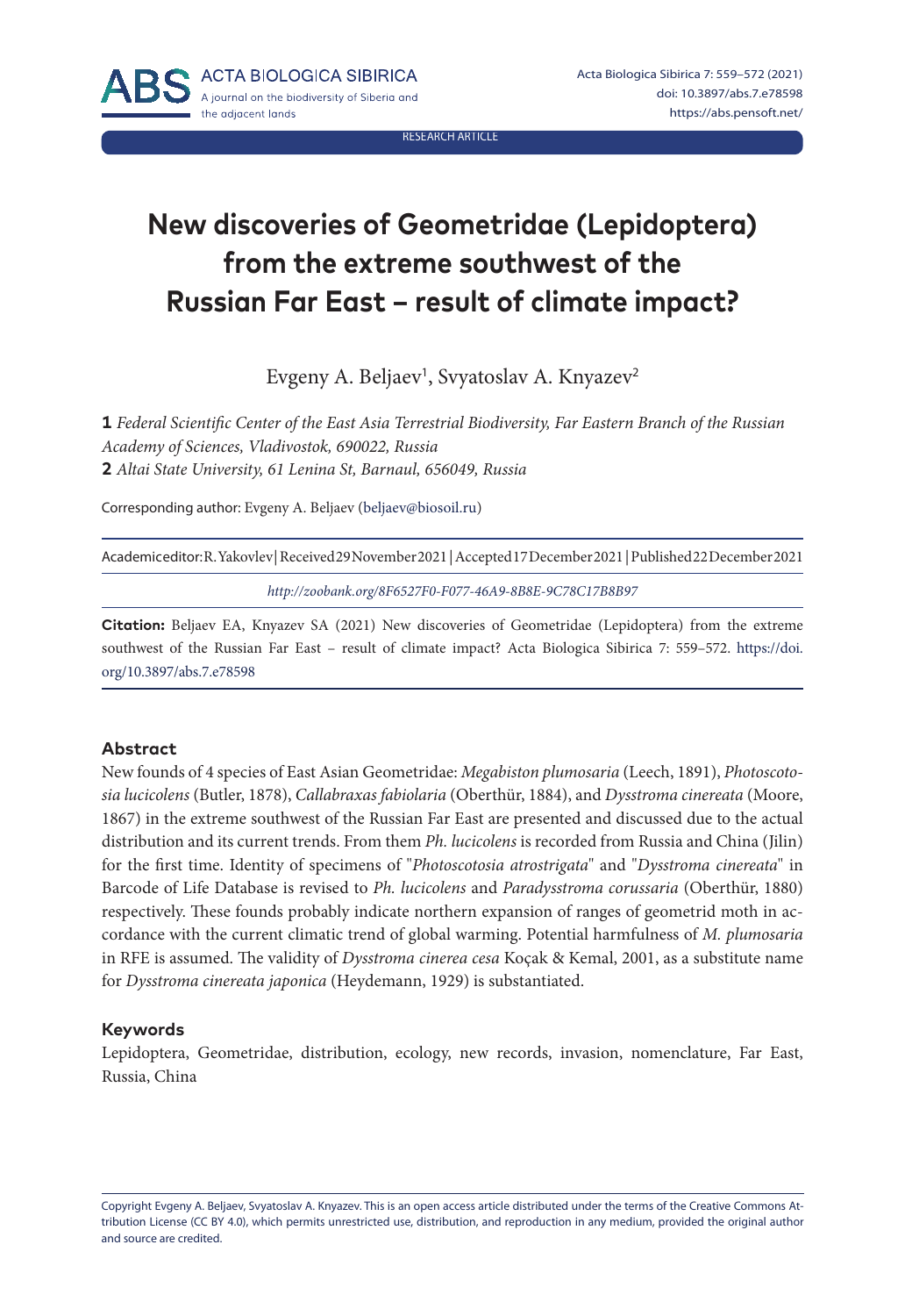## **Introduction**

The extreme southwest of the Russian Far East (hereinafter referred to as eSW RFE) borders on North Korea and Northeast China. Administratively, it is located in the Khasanskii Rayon of the Primorskii Krai. This region is one of the two southernmost territories of Russia along with southern Dagestan in the Caucasus, places between around the 42° and 43° N. Biota of the eSW RFE possesses many East Asian faunistic and floristic elements, common with Korea, Japan and China, which do not go north of this territory. In the flora, these are, for example, such prominent woody plants as *Pinus densiflora*, *Betula schmidtii* and *Rhododendron schlippenbachii*. Japanese emperor oak, *Quercus dentata*, forms its own formation in eSW RFE only. Among the geometrid moths 14 species are so far unknown to the north of this area. There are: *Alsophila vladimiri* Viidalepp, 1986, *Callabraxas fabiolaria* (Oberthür, 1884), *Dysstroma cinereata* (Moore, 1867), *Episteira nigrilinearia* (Leech, 1897), *Hemistola tenuilinea* (Alphéraky, 1897), *Heterothera postalbida* (Wileman, 1911), *Idaea trisetata* (Prout, 1922), *Idiotephria amelia* (Butler, 1878), *Luxiaria amasa* (Butler, 1878), *Maxates fuscofrons* (Inoue, 1954), *Megabiston plumosaria* (Leech, 1891), *Operophtera japonaria* (Leech, 1891), *Thinopteryx crocoptera* (Kollar, 1844), and *Xanthorhoe saturata* (Guenée, 1857 [1858]). Most of them are rare species, known from RFE for single or few specimens. In this publication, one more species is added to them, a new one for the Russia – *Photoscotosia lucicolens* (Butler, 1878); also new and unpublished finds of *C. fabiolaria*, *D. cinereata*, and *M. plumosaria* are presented. The discussion considers of these data in view of the current global warming trend. Also, nomenclatural notes on *Dysstroma cinereata japonica* (Heydemann, 1929) and *Dysstroma cinereata cesa* Koçak & Kemal, 2001, are given, with regads to correct original combination of genus and same species names of Heydemann's nominal taxa.

# **Materials and methods**

The moths were collected on various sources of light, mainly on mercury lamps of various powers, powered by a standard electrical network or from a portable generator. The larvae were collected by hand and reared until pupation in 1987–1989 by E.A. Beljaev in Ryazanovka (Khasanskii Rayon, Primorskii Krai) on the Marin Biological Station of Far Eastern State University (now Far Eastern Federal University), Vladivostok. The materials collected by E.A. Beljaev, V.V. Dubatolov and Yu.A. Tshistjakov are kept at the Federal Scientific Center of the East Asia Terrestrial Biodiversity, those are collected by S.A. Knyazev and S.M. Saikina are kept in the private collection of S.A. Knyazev (Omsk, Russia). The order of arrangement of taxa was adopted according to Beljaev (2016) and Beljaev and Mironov (2019). In the synonymy to the species, only the original description and refers to the publications on RFE are given. Also, the data from Barcode of Life Database (BOLD, [http://www.](http://www.boldsystems.org) [boldsystems.org](http://www.boldsystems.org)) (Ratnasingham and Hebert 2007) were used and revised.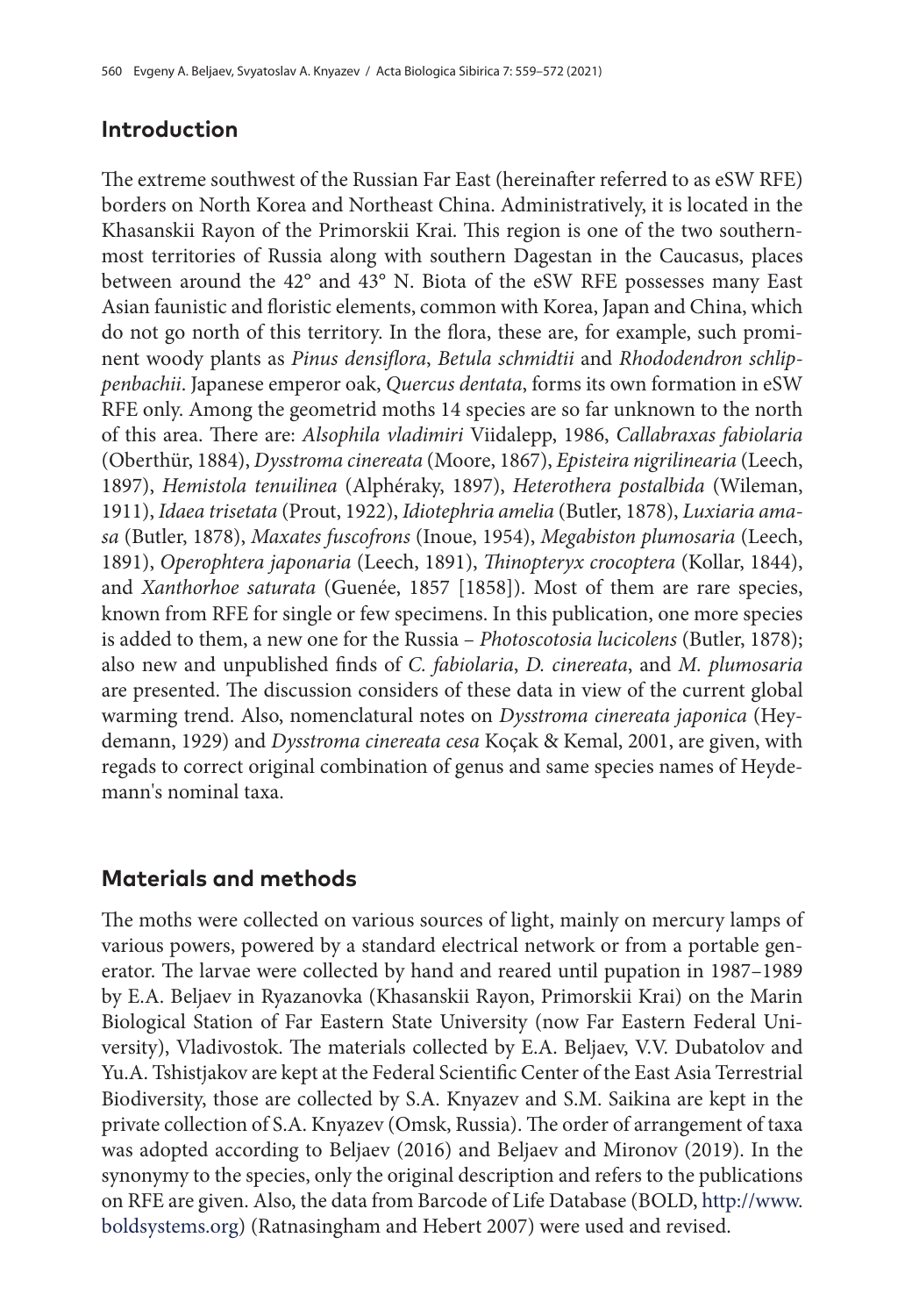## **Results**

## **Family Geometridae**

### **Subfamily Ennominae**

*Megabiston plumosaria* **(Leech, 1891)** (Fig. 1)

*Biston plumosaria* Leech, 1891: 43; TL: Japan: Yokohama.

*Megabiston plumosaria*: Viidalepp 1996: 92; Kim et al. 2001; Mironov et al. 2008: 202; Beljaev and Mironov 2019: 246; Kurina 2001.

**General distribution.** Russia (eSW RFE), Japan (Honshu, Izu Oshima, Shikoku, Kyushu, and Tsushima) (Nakajima and Yazaki 2011), South Korea (Kim et al. 2001; Bálint and Katona 2011; Kim et al. 2016), China (Jilin, Taiwan) (Sato and Fan 2011; Wu et al. 2020).

**Distribution in RFE. Original records.** Primorskii Krai, 22 km SW of Slavyanka, upper Gladkaya river, 42°47'52"N, 131°08'12"E, 10.VI.1987, E.A. Beljaev leg. – 3 larvae on *Lespedeza bicolor* (Fabaceae) and *Salix caprea* (Salicaceae), ready to pupation 27.VI.1987; ditto, 16 km WSW Slavyanka, middle Ryazanovka river, 42°50'35"N, 131°11'05"E, 12.VI.1989, E.A. Beljaev leg. – 4 larvae on *Lespedeza bicolor* (Fabaceae), *Quercus mongolica* (Fagaceae), and *Sorbaria sorbifolia* (Rosaceae), ready to pupation 22.VI.1989 and 07.VII.1989; ditto, 15 km WSW Slavyanka, middle Ryazanovka river, forestry cordon, 42°49'36"N, 131°12'22"E, at the light, 07, 08.X.1992, Yu.A.Tshistjakov leg. –  $2\text{O}3$ ; ditto, 36 km SSW of Slavyanka, on the eastern side of the Gamov Peninsula at the southern end of Telyakovsky Bay, 42°34' N, 131°12' E, 30.IX.-1.X.2003, at the light, E.A. Beljaev leg. – 7♂♂; ditto, 134 km SSW of Slavyanka, on the western side of the Gamov Peninsula, Vityaz, 42°35'57.63"N, 31°11'13.78"E, at the light, 25-30.IX.2020, V.V. Dubatolov leg.  $-2\text{ }3\text{ }3\text{ }3\text{ }3\text{ }3\text{ }3\text{ }3\text{ }4$  itto, at the light, 9-10.X.2021, V.V. Dubatolov leg. – 12♂♂; ditto, at the light, 27-30.IX.2021, S.A. Knyazev, and S.M. Saikina leg. – 24 $\Im$ .

**Literature data.** "Russian Federation, Khasanskiy rayon. 42.8 N, 131.25 E, Rjazanovka, light trap", 3, 6, 7.X.1991 –  $3\text{O}$  (Zoological collections of Estonian Life University, Tartu) (Kurina 2001).

**Notes.** The localities in Russia are placed more than 600 km NE of the nearest known locality in South Korea – Gangwon-do, Hoengseong-gun, Anheung-myeon: (Ueda 2021). In North Korea and NE China, the species is still unknown. The Russian localities are about 3° north of the nethermost distribution of this species in Japan – Akita prefecture, south of Iwate prefecture (Sato, 2011); Akita, Hiraka-gun, Masudamachi, Mato (Umetsu, 2021). That distribution is unusual for species of moths with suboceanic Japanese-Korean-Eastern Chinese distribution, penetrating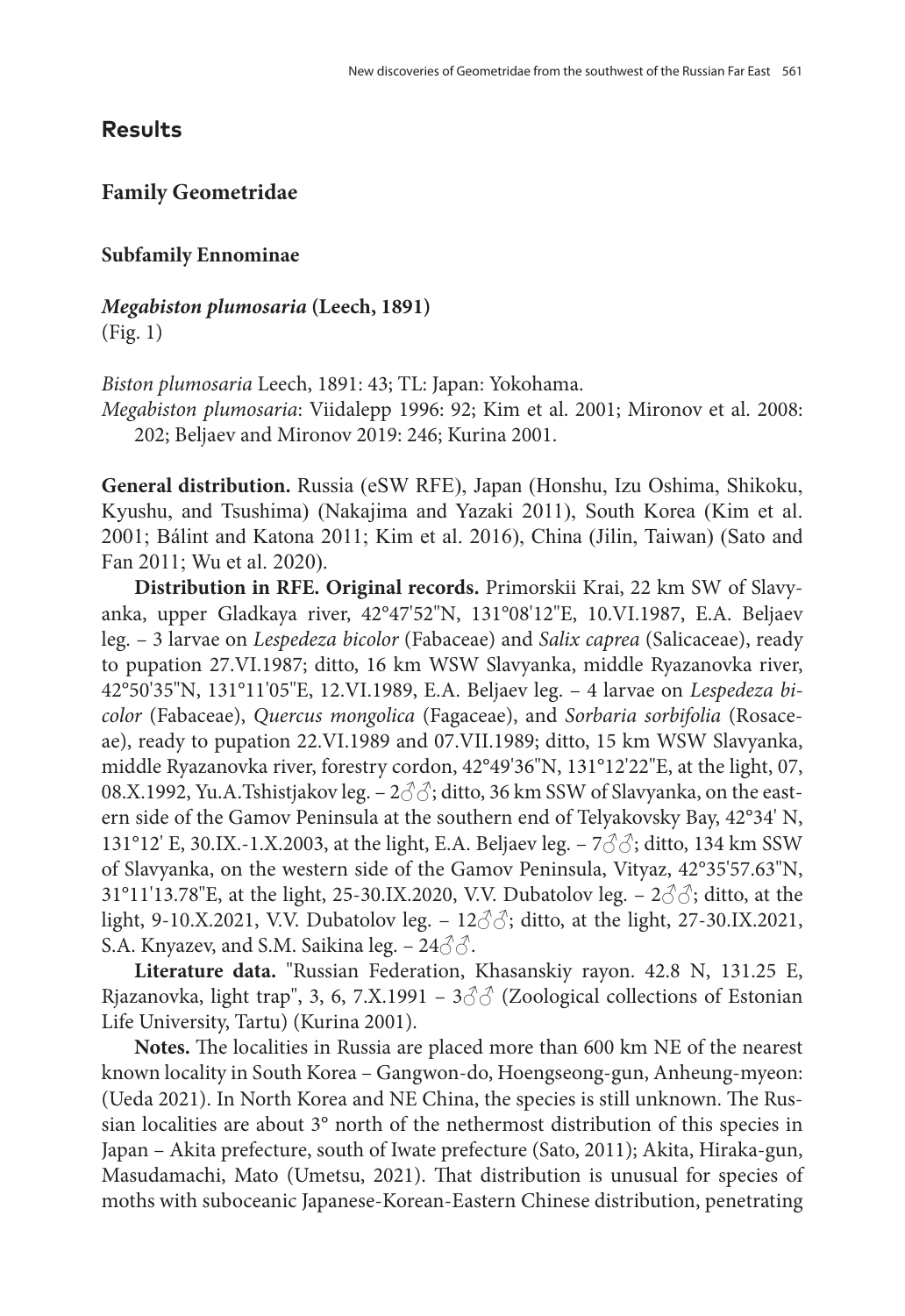to the south of RFE. In Japan, they are usually distributed farther north than in RFE, inhabiting Hokkaido, climatically characterized by a much milder winter. Apparently, the continental distribution of *M. plumosaria* is not known enough.

Larvae of *M. plumosaria* in Japan and Korea are broad polyphages of deciduous woody plants (Sato 2011; Kim et al. 2016), and our findings of them in nature confirm this. Since the beginning of the 20th century, the species is known also as "Tea Geometrid" – a pest of tea gardens in Japan (Matsumura 1900). "Tea Geometrids" in China are another species – *Ectropis grisescens* Warren, 1894, and *Ectropis obliqua* (Prout, 1915). *M. plumosaria* still presents in some lists of harmful insects (Hill 1987; Biosecurity Australia 2008). However, in recent years, its harmfulness has not been noted in Japan (Sato 2011), and in Korea, this species is rare (Kim et al. 2016). *M. plumosaria* had not been registered in Russia before 1987, but it at once was found in a noticeable number of larvae, which probably suggests an earlier habitation or introduction of this species in the area. However, the moths usually were not recorded in significant numbers up to the present excepting 2003; moreover, during the collection trip in Ryazanovka and Gamov Peninsula on 04-08.X.2012, at the period of the imago of *M. plumosaria*, this species was not observed. This could indicate not favorable environmental conditions for the species in RFE at the extreme northern border of its range lading to large fluctuations in population(s) of *M. plumosaria* here. Nevertheless, the high abundance of the moths in 2021 can indicate a possible improvement in climatic conditions for the development of the species. It is possible that *M. plumosaria* will be able to form episodic outbreaks in SW RFE, which requires monitoring the trends in the distribution and population dynamics of this species.

### **Subfamily Larentiinae**

### *Photoscotosia lucicolens* **(Butler, 1878)**

(Figs 5–10)

*Scotosia lucicolens* Butler, 1878: 54, pl. xxxvii. fig. 10 (1878). TL: Japan: Yokohama, Hakodate.

**General distribution.** Russia (eSW RFE, first record), Japan (Hokkaido, Honshu, Shikoku, Kyushu, Yakushima), S Korea (Nakajima and Yazaki 2011; Kim et al. 2016), China (E Jilin, first record). In BOLD, the specimen of "*Photoscotosia atrostrigata*" from "China, Jilin, Changbaishan North slope, Elevation: 1740 Meters, 42.0675 N, 128.065 E, 2012-06-29, Collectors: Y. Zou" (accession number GWOTL929-13), judging by the photo of the moth, is clearly *Ph. lucicolens*. So, the species is distributed also in NE China, at leas in most eastern Jilin. The report of "*Photoscotosia lucicolens*" from the Sakhalin Island (Beljaev and Mironov 2019: 261) was based on the wrong degemination of aberrant specimen of *Photoscotosia atrostrigata* (Bremer, 1864).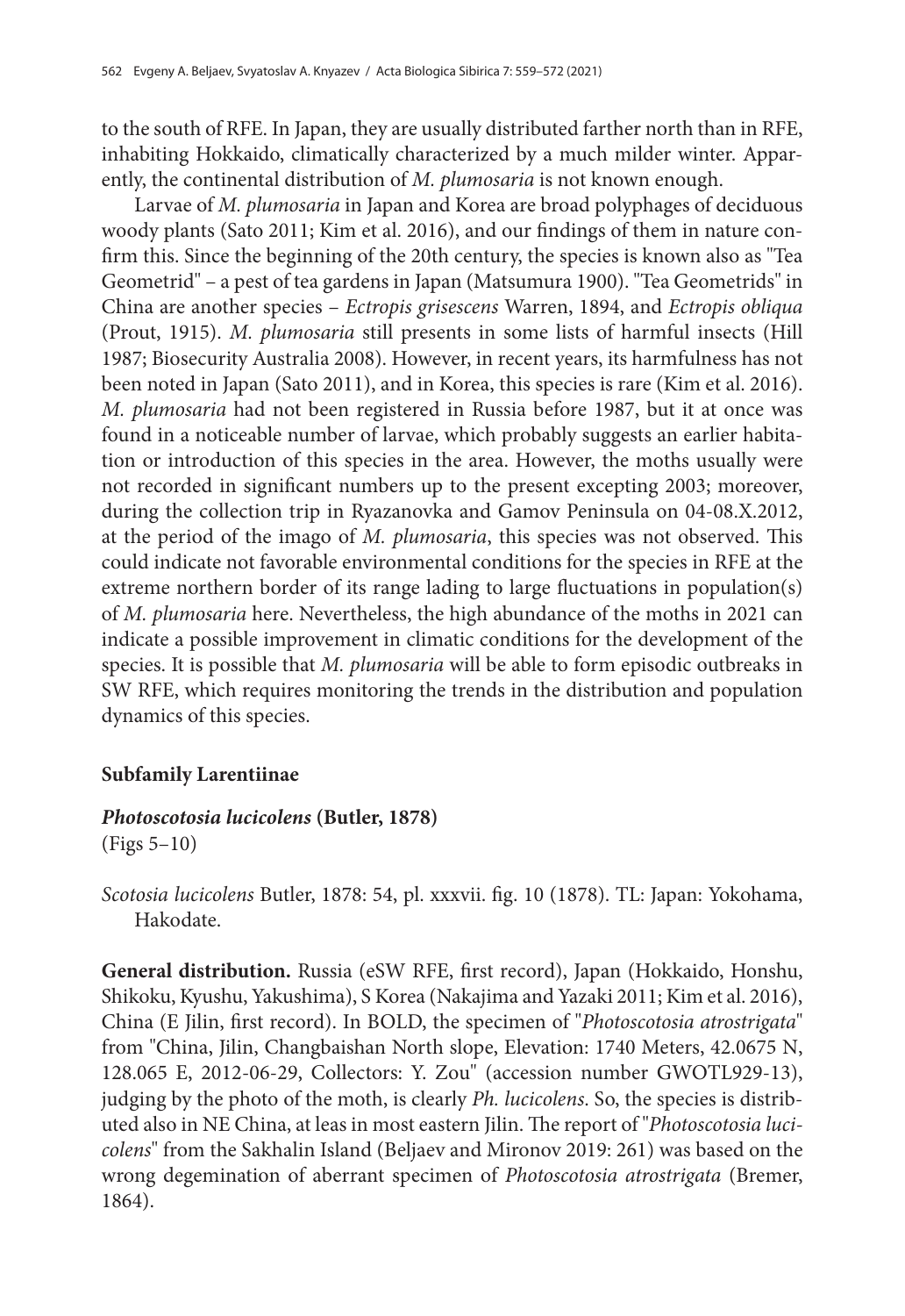**Distribution in RFE. Original records.** Primorskii Krai, 34 km SSW of Slavyanka, on the western side of the Gamov Peninsula, Vityaz, 42°35'57.63"N, 31°11'13.78"E, at light, 30.IX.2020, V. Dubatolov leg. – 1♀; ditto, at light, 6-7.X.2021, V.V. Dubatolov leg. – 1 $\Diamond$ ; ditto, at light, 4-5, 7-8.X.2021, V. Dubatolov leg. – 2 $\Diamond$ ; ditto, at light, 27-30.IX.2021, S.A. Knyazev and S.M. Saikina leg. –  $2\text{d}3$ ,  $3\text{d}2\text{d}$ .

**Notes.** The new locality in Russia is located about 260 km ENE from the place in Jilin. The species is very similar to *Ph. atrostrigata* by appearance, but distinguishable by the heavy widened anterior portion of the postmedial line on the underside of forewing, which looks as blurred blackish blot (Figs 6, 8, 10). In South Korea moths appear twice in June and September-October, somewhat later than *Photoscotosia atrostrigata* (Kim et al. 2016). Larvae are polyphagous on deciduous trees and shrubs, whereas in *Ph. atrostrigata* they are known as oligophagous on Artemisia (Asteraceae) (Nakajima and Yazaki 2011). Thus, there are no trophic obstacles for the naturalization of the species.

### *Callabraxas fabiolaria* **(Oberthür, 1884)**

(Fig. 2)

- *Euchera fabiolaria* Oberthür, 1884: 35, pl. iii, fig. 3.TL: [China]: Kouy-Tchéou [Guizhou].
- *Callabraxas fabiolaria*: Mironov et al. 2008: 215, 339 (No 7537); Beljaev 2016: 615; Beljaev and Mironov 2019: 264.

**General istribution.** Russia (eSW RFE), Korea, China (Beijing, Gansu, Zhejiang, Hubei, Hunan, Guangxi, Guizhou, Sichuan, Yunnan, Taiwan) (Xue and Zhu 1999; Kim et al. 2016).

**Distribution in RFE. Original records.** Primorskii Krai, 36 km SSW of Slavyanka, on the eastern side of the Gamov Peninsula at the southern end of Telyakovsky Bay, 42°34' N, 131°12' E, at light, 30.IX.-1.X.2003, E.A. Beljaev leg. – 1♂ (Mironov et al. 2008); ditto, 20 km SE Ussuriisk, Gornotayozhnoe, 43°41'52.65"N,132°9'29.41"E, at light, 18-22.IX.2021, S.A. Knyazev and S.M. Saikina leg.  $-1\delta$ .

Notes. The first location, Gamov Peninsula, distanced about 170 km NE from the nearest known collection place in North Korea – "Shuotsu" [North Hamgyong, Kyongsong] (Bryk 1948), and the second location, Gornotayozhnoe, distanced about 145 km north-east from the Gamov Peninsula. Both specimens are somewhat shabby, that does not allow us to assert the moths are collected near their place of hatching. Nevertheless, we assume current trend to northern dispersion of this species, considering larvae host plant of *C. fabiolaria*, different species of grape (*Vitis*; Vitaceae) (Kim et al. 2016) is common on south of RFE, and that this remarkable moth could hardly be missed during the long history of lepidopterological research in this region.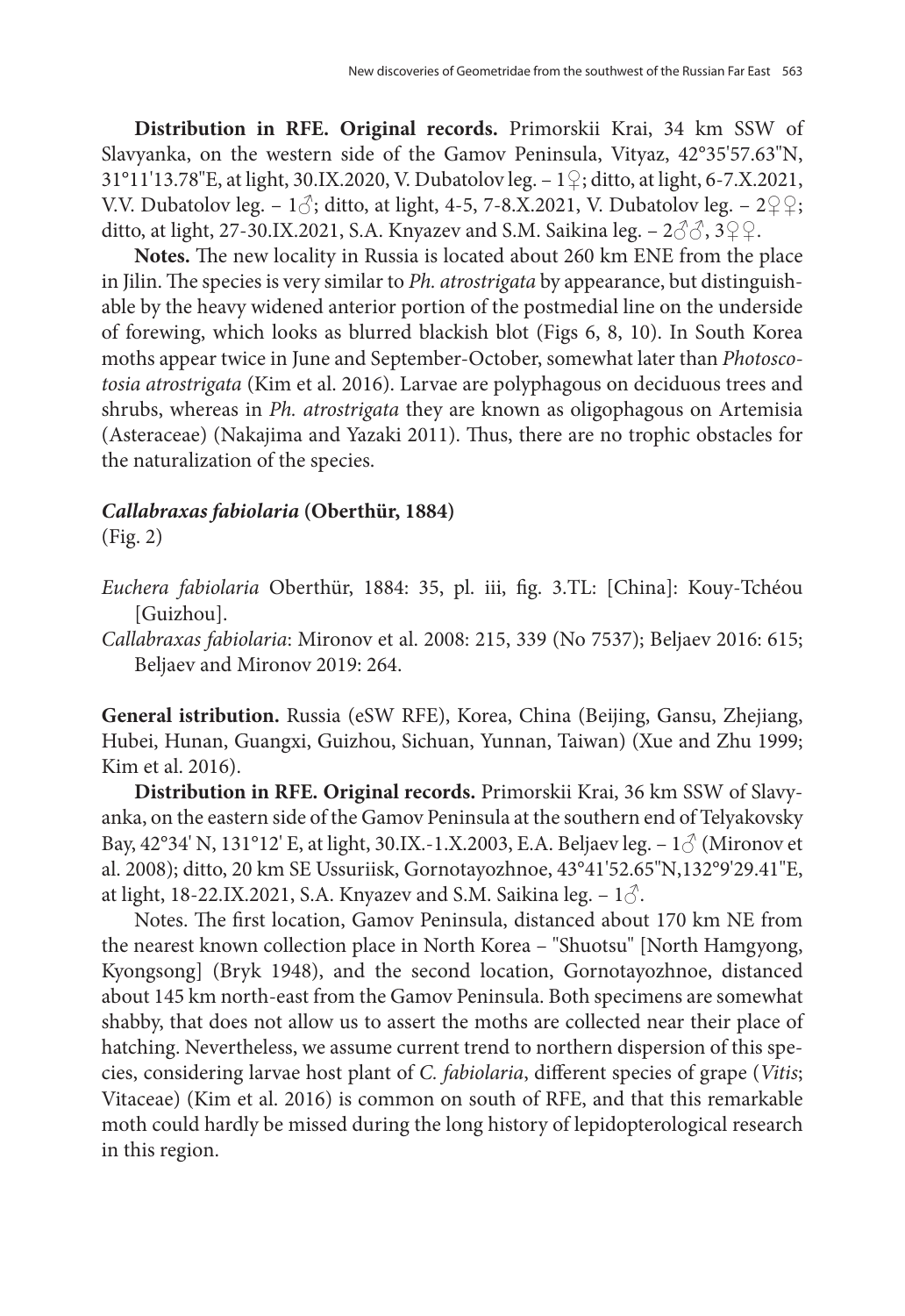# *Dysstroma cinereata cesa* **Koçak & Kemal, 2001**

(Figs 3–4)

- *Dysstroma cinereata cesa* Koçak & Kemal, 2001: 4, nom. nov. pro *japonica* Heydemann, 1929, nec Hori, 1926.
- *Dysstroma cinereata* (Moore, 1867): (Mironov et al. 2008): 215, 339 (No 7475); (Beljaev 2013): 77; (Beljaev 2015): 99; (Beljaev 2016): 617;
- *Dysstroma cinereata* subsp. *japonica*: (Beljaev and Mironov 2019): 265, 387 (No 8935).

**General distribution.** *D. c. cesa*: Russia (eSW RFE); Japan (Honshu, Shikoku, Kyushu), Korea, ?China (E Jilin). *D. c. cinereata*: China (Hunan, Jiangxi, Sichuan, Yunnan, Taiwan), Nepal, Bhutan, NE India ("Bengal", Sikkim, N West Bengal, Arunachal Pradesh), Myanmar (Prout 1914; Heydemann 1929; Yazaki 1994; Xue and Zhu 1999; Nakajima and Yazaki 2011; Kim et al. 2016; Tóth et al. 2018; Sondhi et al. 2021). Reference of *D. cinereata* from NE China (Zou et al. 2016a, 2016b: supplementary material) need to be verified, as the specimen of "*Dysstroma cinereata*" from "China, Jilin, Changbaishan North slope, Elevation: 1040 meters, 42.2271 N, 128.077 E, 2012-08-10, Collectors: Y. Zou" in the BOLD (accession number GWOTL1040-13), judging by the photo of the moth, is clearly *Paradysstroma corussaria* (Oberthür, 1880).



**Figures 1–4. 1 –** *Megabiston plumosaria*, male, Vityaz; **2 –** *Callabraxas fabiolaria*, male, Gornotayozhnoe; **3, 4 –** *Dysstroma cinereata cesa*, females: **3 –** Vityaz; **4 –** Vladivostok.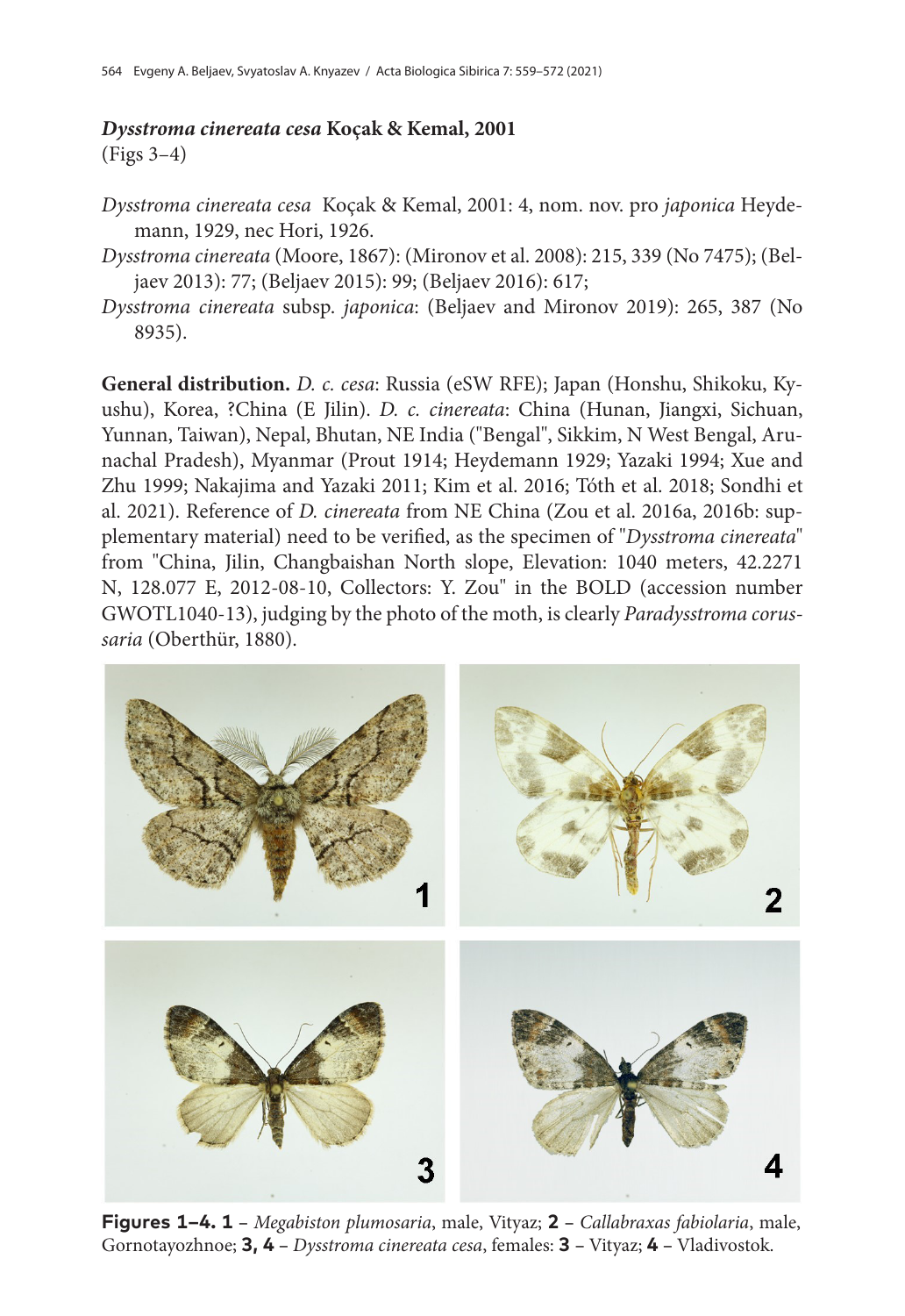**Distribution in RFE. Original records.** Primorskii Krai, 36 km SSW of Slavyanka, on the eastern side of the Gamov Peninsula at the southern end of Telyakovsky Bay, 42°34' N, 131°12' E, at light, 30.IX.-1.X.2003, E.A. Beljaev leg. – 2♀ (Mironov et al. 2008); *ditto*, 59 km SSW of Slavyanka, Furugelm Island, 42°28'N, 130°55'' E, at light, 17-21.VII.2012, E.A. Beljaev leg. – 1♀ (Beljaev, 2015); Vladivostok suburb, Bogataya Griva ridge, 5 km ESE of Okeanskaya, 240 m above sea level, 43°13'01" N, 132°03'48" E, at light, 25.IX.2016, E.A. Beljaev leg. – 1♀; *ditto*, 34 km SSW of Slavyanka, on the western side of the Gamov Peninsula, Vityaz, 42°35'57.63"N, 31°11'13.78"E, at light, 27-30.IX.2021, S.A. Knyazev and S.M. Saikina leg. –  $2QQ$ .

**Notes.** The Gamov Peninsula localities of the species in Russia is distanced about 250 km ENE from the nearest collection place of *D. cinereata* in North Korea – Ryanggang Province, Samjiyŏn city, 3.X.1978 (Tóth et al. 2018). Record of the species in the Vladivostok suburb, about 100 km NE from the Gamov Peninsula, could indicate its dispersion to the north, but the single specimen is known from here. At the Telyakovsky Bay the moths were collected nearby the extensive feralled thicket of cultivated common raspberry, *Rubus idaeus* (Rosaceae), which corresponds to the indication *Rubus* as the larvae host plant for the species (Nakajima and Yazaki 2011). Specimens from Vityaz and Vladivostok suburb were collected in areas of broad-leaved forest near country cottages where the raspberry is usually cultivated. In addition to the culture raspberry, the only native raspberry associated with glades in the broad-leaved forest, *Rubus crataegifolius*, would be potential host plant for *D. cinereata* in S RFE. Observation of the moth in Furugelm Island, where *R. idaeus* absents and *R. crataegifolius* presents (Gorovoi and Boyko 1981) supports this assumption. However, sparse distribution of the *R. crataegifolius*, which usually does not form dense thicket, could hamper spread of the species in the south of RFE.

The subspecies *D. c. cesa* (=*D. c. japonica*, see below) was described as a separate species outwardly well-defined from *D. cinereata* (Heydemann 1929; Prout 1938). Later probably Inoue (1977) first subordinated *cesa* (as *japonica*) to *D. cinereata* as subspecies without comments. Choi (2004) supported this by referring to the negligible genitalic differences are at the species level between them. Nevertheless, considering the difference in appearance, probably separate areas and high similarity of the genitalia among many species of *Dysstroma*, taxonomic status of *D. c. cesa* needs to be tested molecularly.

**Nomenclature notes.** Heydemann (1929), revising the *Dysstroma* Hübner, 1825, in the title and in the text clearly states, that he accepts the name *Dysstroma* as subgenus of the genius *Cidaria* Treitschke, 1825. However, in the text he never used trinomen *Cidaria* (*Dysstroma*) sp., only binomen *D.*[*ysstroma*] sp., or only species name without indication of genus name. This causes confusion when quoting the original combinations of the names of Heydemann's nominal taxa. In the Catalogue "Geometrid Moths of the World" (Parsons et al. 1999) all new names from Heydemann (1929) are combined with *Cidaria*. But, in Hausmann and Viidalepp (2012), all primary Heydemann's names are combined with *Cidaria* excepting the "*Dysstroma pseudimmanata* Heydemann, 1929" (loc. cit.: 281). In Kim et al. (2016) origi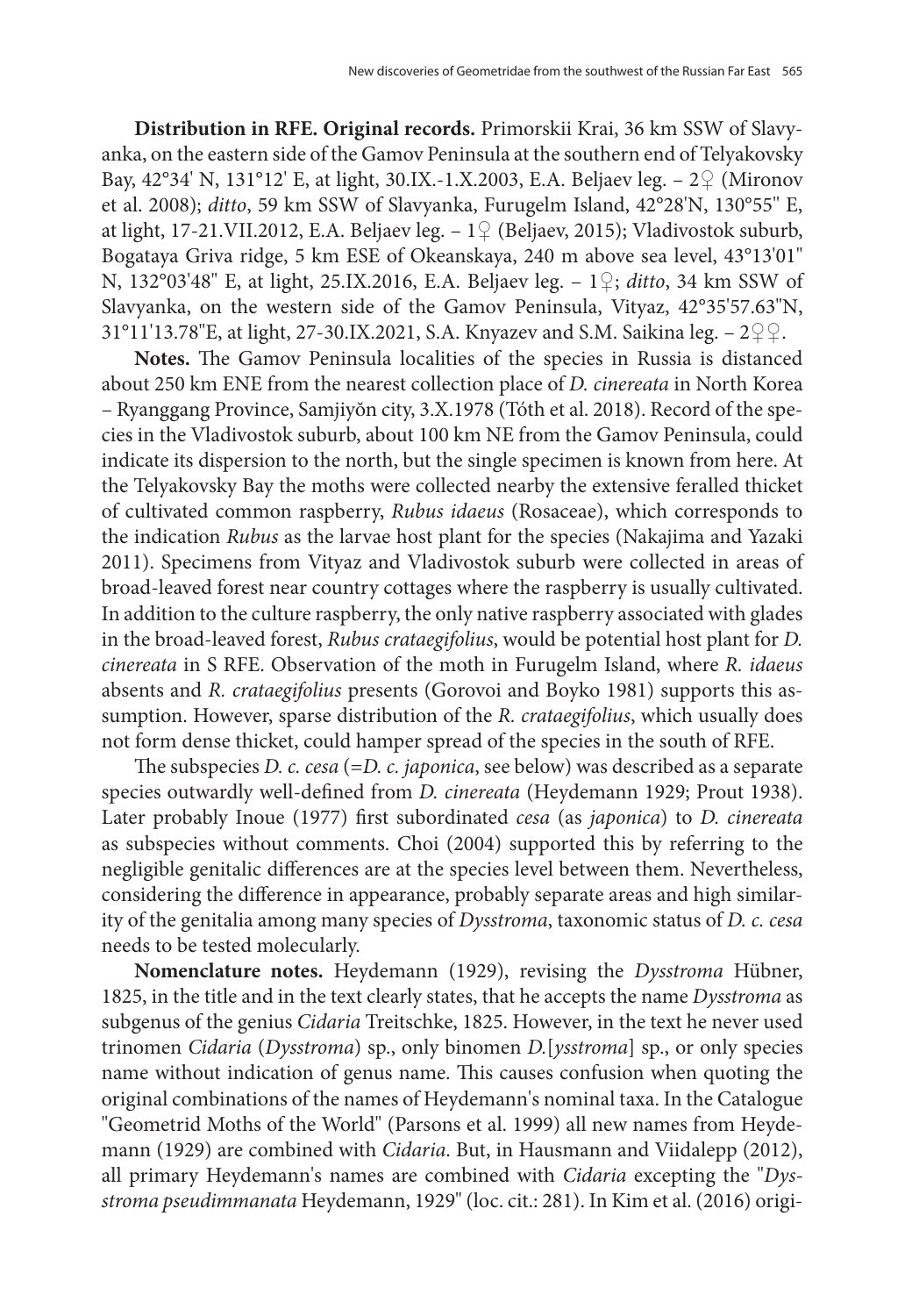nal Heydemann's names are given as "*Cidaria korbi* Heydemann, 1929" (loc. cit.: 385) and "*Dysstroma japonica* Heydemann, 1929" (loc. cit.: 385). Historically, Inoue (1977, 1982), judging from the absence of parentheses enclose the author and the year of taxon description, accept *Dysstroma* as generic name for Heydemann's taxa. Subsequently, same was accepted by Viidalepp (1996), Xue and Zhu (1999), Nakajima and Yazaki (2011), Beljaev (2016), and Beljaev and Mironov (2019), which has to be considered as incorrect nomenclature. As the right original combination is [*Cidaria*] (*D*.[*ysstroma*]) *japonica* Heydemann, 1929, this name is an objective homonym of *Cidaria corydalaria* var. *japonica* Hori, 1926. Accordingly, Koçak, Kemal (2001: 4) correctly proposed a replaced name, *Dysstroma cinereata* ssp. cesa Koçak & Kemal, 2001, for *japonica* Heydemann, 1929, but it was totally neglected in literatures before the present as a result of widely accepted wrong treatment of Heydemann's names.

## **Discussion**

Trends to penetration of southern moth into RFE start to be observed from registration on eSW RFE of Sphingidae – remarkable moths which hardly be loosed by insert collectors. There are *Clanis undulosa* Moore, 1879 – first records in 1975, 1979 (Dubatolov 1982, 2021), *Acosmeryx naga* (Moore, [1858]) – first record in 2002 (Beljaev 2003), and *Ambulyx tobii* (Inoue, 1976) – first record in 2011 (Koshkin and Bezborodov 2013), which to the present reached south of Khabarovskii Krai, i.e. territory placed  $4-6^{\circ}$  ( $\sim 440-660$  km) north from locations of first observations (Koshkin et al. 2021). These species successively naturalized in the continental south of RFE. There are a number of observations of other southern sphingids and noctuids (Nolidae, Erebidae, and Noctuidae) in RFE (Dubatolov 2021). As they are usually single observed and belong to families with moths being active and powerful flyers, most of them are probably episodic immigrants penetrating mainly from the Korean Peninsula along the coast of Japan / East Sea, including by means of typhoon transfer (Beljaev and Velyaev 2016).

As to geometrids, these moths represent an ideal large group of Macrolepidoptera for biogeographic studies due to their high taxonomic diversity, wide ecological diversification combined with usually close association with their typical habitats and low migratory activity, as well as relatively easy detection in nature (Holloway 1986; Beljaev 2011). However, their reaction to the current climatic trend das not explored in RFE, and considering the spatial conservatism of geometrids, it should be assumed that they change their species ranges along with the climatic trends more slowly than migratory active taxa of moths and butterflies, and so they provide more reliable markers of biocenotic modifications.

Regarding the species treated here, *Ph. lucicolens*, first discovered in 2020, is apparently in the process of naturalization in RFE. *M. plumosaria* probably naturalized in the RFE before 1987, and it is currently showing an increase in abundance.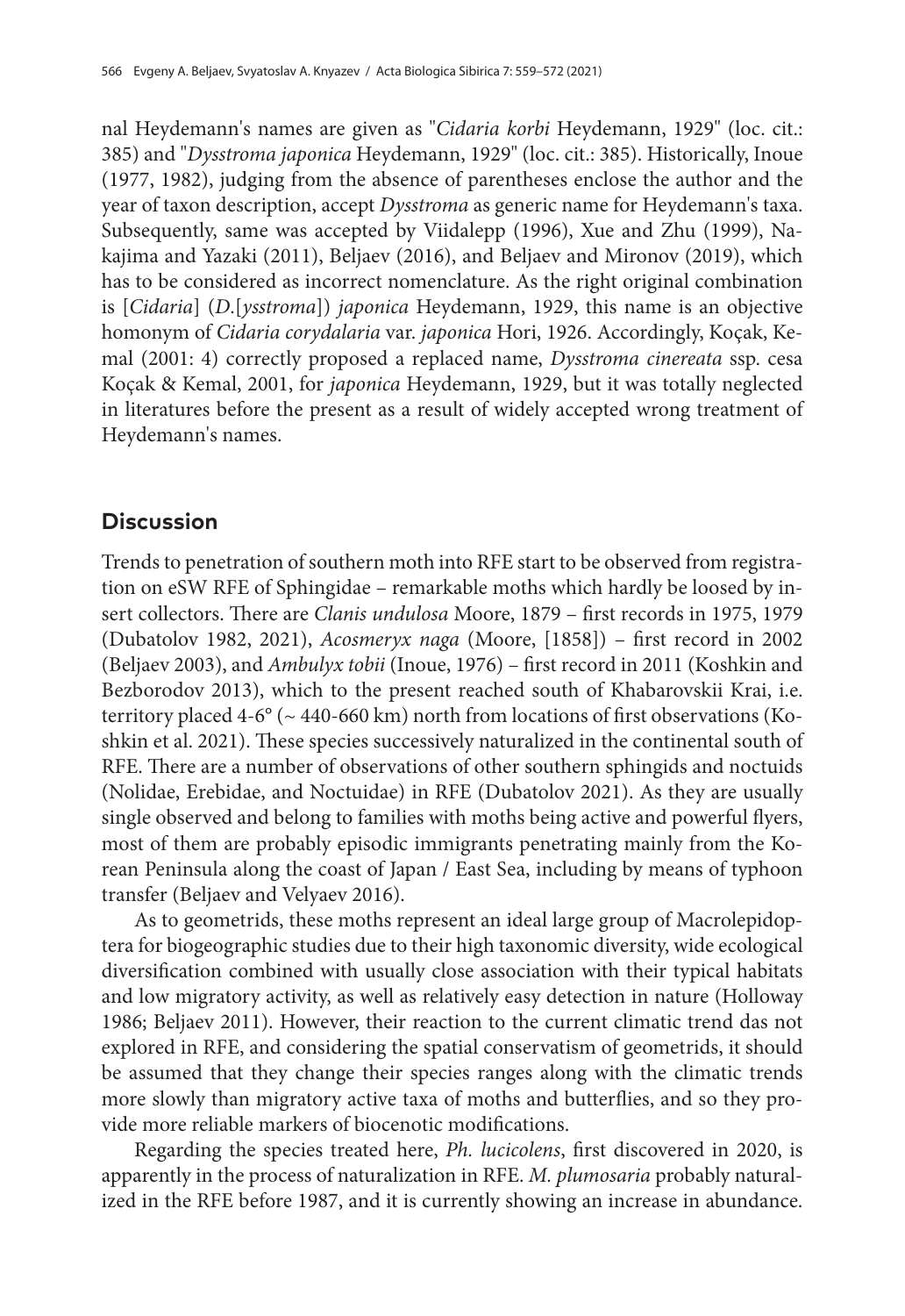Probably, this species undergoes biological progress here, but so far, the data about the expansion of its range to the north is lacking. *D. cinereata* and *C. fabiolaria*, both first observed in 2003, probably also naturalized, and currently are moving northward. Judging from the singular founds, the rate of expansion of the geometrids could be estimated very preliminary as  $\sim 1^{\circ}$  per 10-15 years, which is 3-4 times slower than these of sphingids. Thus, the geometrid moths, along with some hawk moths, definitely show a trend towards the northern expansion of their ranges in the RFE, but at a much slower rate.



**Figures 5–10.** *Photoscotosia lucicolens*, Vityaz: **5–8 –** males, **9–10 –** females (**5**, **7**, **9 –** upper side; **6**, **8**, **10 –** under side).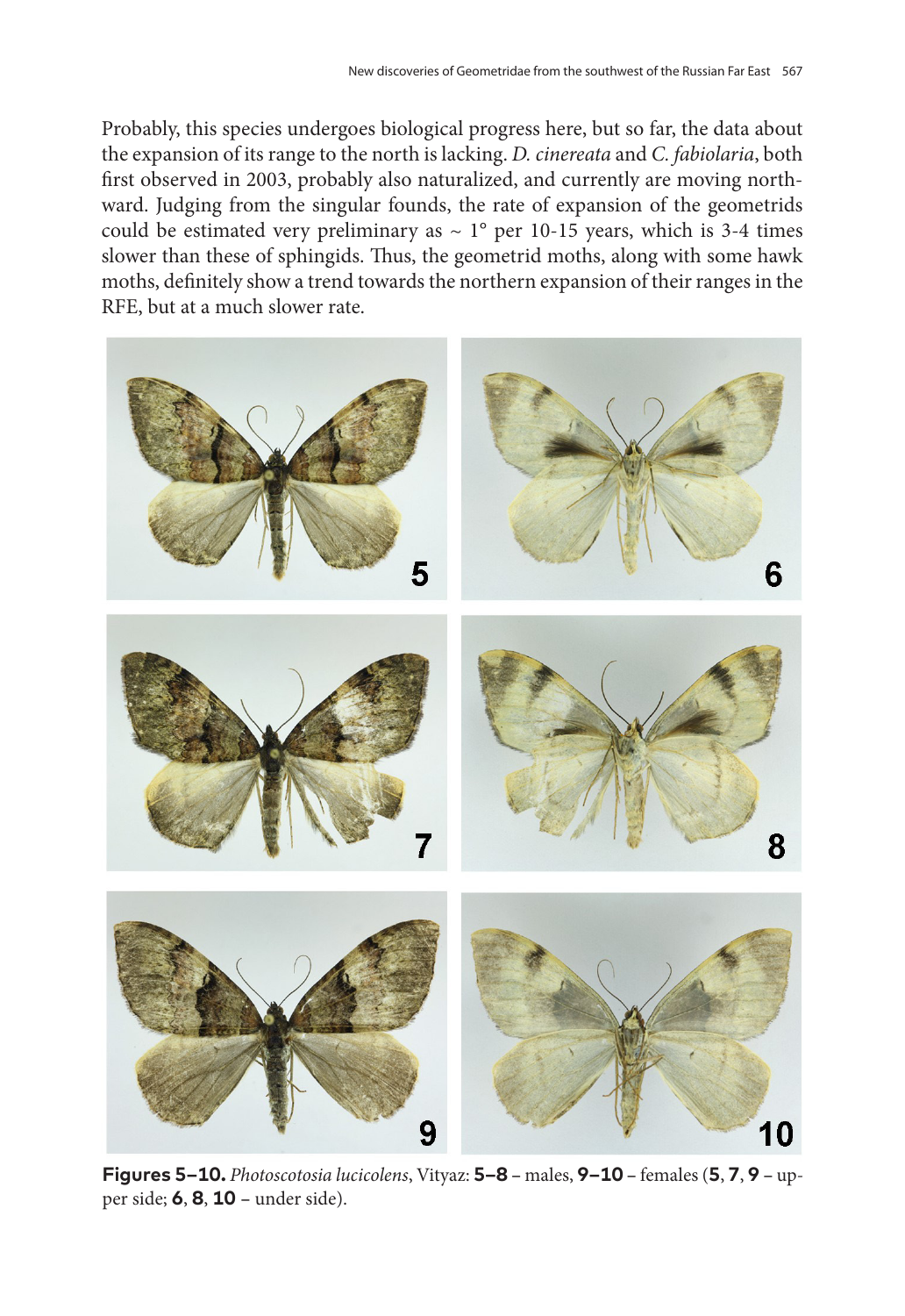## **Conclusion**

As a result of this investigation, *Ph. lucicolens* is recorded from Russia and China (Jilin) for the first time, for *M. plumosaria*, *C. fabiolaria*, and *D. cinereata* naturalization and northern spreading in RFE are accepted. Supposedly, the rate of northern expansion of the geometrids is 3-4 times slower than these of sphingids. The potential harmfulness of *M. plumosaria* in RFE is assumed. The presence of *D. cinereata* in Jilin is questioned. The validity of the nominal name *Dysstroma cinerea cesa* Koçak & Kemal, 2001, is substantiated.

# **Acknowledgments**

Authors are grateful to Dr. M.G. Ponomarenko (Vladivostok), Dr. Yu.A. Tshistjakov (Vladivostok), Dr. V.V. Dubatolov (Novosibirsk), K.M. Prokopenko (Vladivostok), Dr. M.M. Omel`ko (Gornotayozhnoye) and S.M. Saikina (Omsk) for the materials provided for our study and their help in organization of our expeditions.

# **References**

- Bálint Zs, Katona G (2011) Data of Geometridae (Lepidoptera) from the Korean Peninsula in the collections of the Hungarian Natural History Museum – subfamilies Ennominae and Geometrinae. Folia Entomologica Hungarica 72: 79−107.
- Beljaev EA (2003) *Acosmeryx naga* Moore (Lepidoptera, Sphingidae) new species of hawkmoths for the fauna of Russia. Far Eastern Entomologist 131: 6–8.
- Beljaev EA (2011) Fauna and chorology of geometrid moths (Lepidoptera, Geometridae) of the Russian Far East. In: Lelei A (Ed.) Key to the insects of Russian Far East. Additional volume. Analysis of fauna and general reference titles. Dal'nauka, Vladivostok, 158–183. [In Russian]
- Beljaev EA (2013) Features of the fauna of geometrid moths (Lepidoptera: Geometridae) on islands of The Peter The Great Gulf. A. I. Kurentsov's Annual Memorial Meetings 24: 71-100. [In Russian]
- Beljaev EA (2015) Geometrid moths (Insecta: Lepidoptera: Geometridae) of the Far Eastern Marine Reserve (Peter the Great Gulf, Sea of Japan / East Sea). Report 1. Biodiversity and Environment of Far East Reserves 1: 87–108. [In Russian]
- Beljaev EA (2016) Fam. Geometridae Pyadenitzi. In: Lelei AS (Ed.) Annotated catalogue of the insects of Russian Far East. Vol. 2. Lepidoptera. Dalnauka, Vladivostok, 518–666. [In Russian]
- Beljaev EA, Mironov VG (2019) Geometridae. In: Sinev SYu (Ed.) Catalogue of the Lepidoptera of Russia. Edition 2. Zoological Institute RAS, St. Petersburg, 235–281. [In Russian]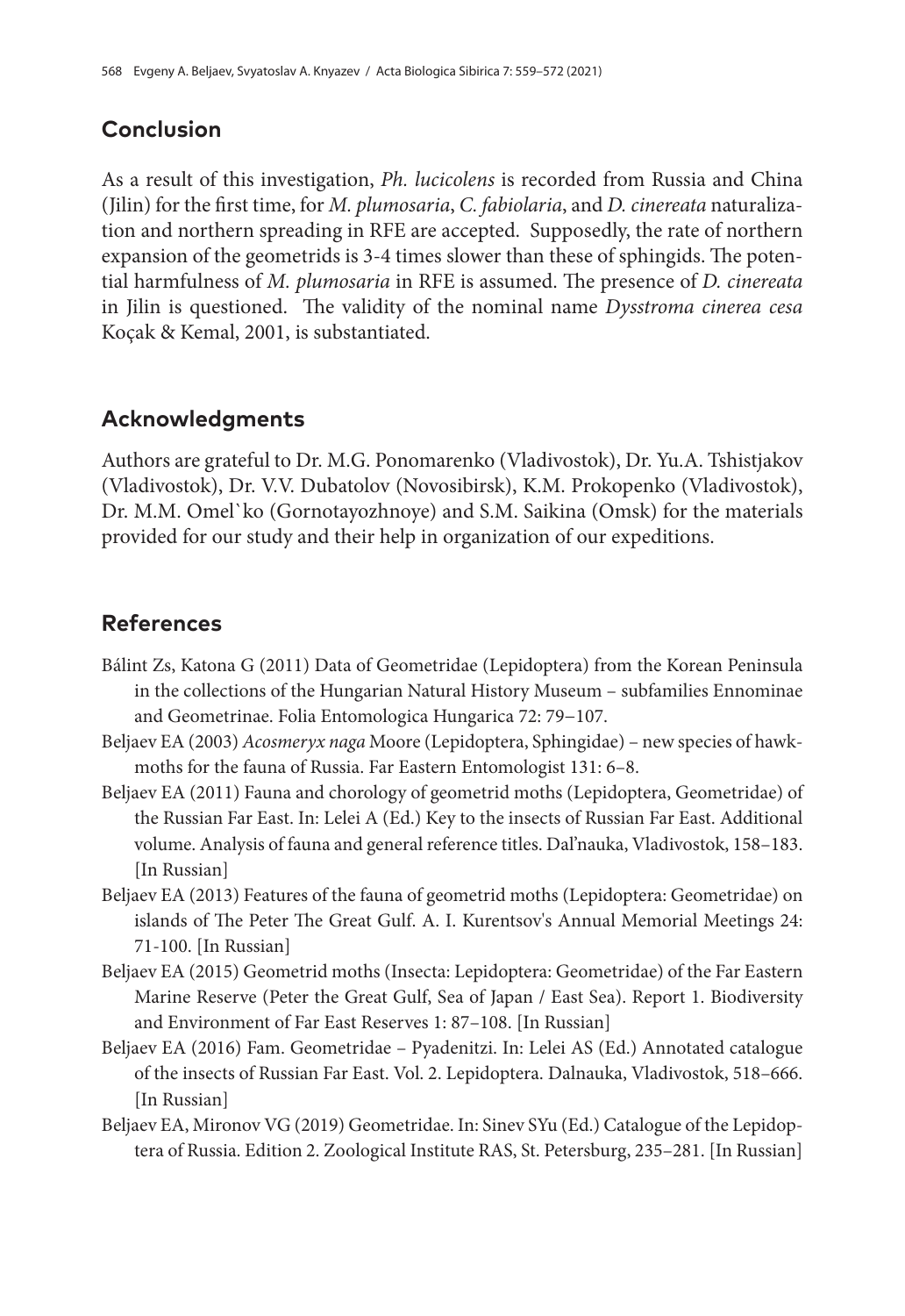- Beljaev EA, Velyaev OA (2016) First records of subtropical noctuoid moth *Risoba yanagitai* Nakao, Fukuda et Hayashi, 2016 (Lepidoptera: Nolidae, Risobinae) from Russia and Korea. Far Eastern Entomologist 325: 13–17.
- Biosecurity Australia (2008) Draft import risk analysis report for fresh unshu mandarin fruit from Japan. Biosecurity Australia, Canberra, 224 pp.
- Bryk F (1948) Zur Kenntnis der Großschmetterlinge von Korea. Pars II. Macrofrenatae II (finis): Notodontidae, Lymantriidae, Saturniidae, Brahmaeidae, Drepanidae, Epiplemidae, Lasiocampidae, Arctiidae, Thyatiridae, Noctuidae, Geometridae. Heteroneura: Fam.: Cochlihidae, Zygaenidae. Tineoidea: Fam.: Cossidae, Psychidae. Mit 7 Tafeln. – Arkiv für Zoologi Band 41 A nr. 1, Almqvist & Wiksell Boktryckeri, Uppsala. 1–225 pp.
- Butler A (1878) Illustrations of typical specimens of Lepidoptera Heterocera in the collection of the British Museum. Part 2. Order of the Trustees, London: x + 62 pp., pl. xxi-xl. <https://doi.org/10.5962/bhl.title.53701>
- Choi SW (2004) Taxonomy of the Cidariini (Lepidoptera, Geometridae) in Korea (II). Entomological Research 34 (1): 21–35.
- Dubatolov VV (1982) On the specific composition of hawk moths (Lepidoptera, Sphingidae) of the Soviet Far East]. In: [Beneficial and pest insects of Siberia. Series "Fauna of Siberia". Nauka Press. Siberian Dept., Novosibirsk, 87–76. [In Russian]
- Dubatolov VV (2021) First record of noctuid moth *Callopistria aethiops* Butler, 1878 (Lepidoptera: Noctuidae) from Southern Primorye as an example of the East Asian species penetrating in Russian fauna. Far Eastern Entomologist 429: 8-11. [http://dx.doi.](http://dx.doi.org/10.25221/fee.429.2) [org/10.25221/fee.429.2](http://dx.doi.org/10.25221/fee.429.2)
- Gorovoi PG, Boyko EV (1981) Synopsis of the flora of Furugelm Island. In: Tsvetkovyye rasteniya ostrovov Dal'nevostochnogo morskogo zapovednika [Flowering plants of the islands of the Far Eastern Marine Reserve]. Far East Scientific Center of the Academy of Sciences of the USSR, Vladivostok, 62–80. [In Russian]
- Heydemann F (1929) Monographie der paläarktischen Arten des Subgenus *Dystroma* Hbn. (*truncata-citrata*-Gruppe) der Gattung *Cidaria*. Mitteilungen der Münchner Entomologischen Gesellschaft 19: 207–292.
- Hill DS (1987) Agricultural Insect Pests of Temperate Regions and their Control. Cambridge University Press. 659 pp.
- Holloway JD (1986) Origins of Lepidopteran Faunas in high mountains of the Indo-Australian tropics. In: Vuilleumier F, Monasterio M (Eds) High Altitude Tropical Biogeography. Oxford University Press, New York, 533–556.
- Hori H (1926) Unrecorded geometrid moths from Kyushu, with description of the new variety (1). Zoological Magazine, Tokyo 38: 51–62. [In Japanese with English summary]
- Inoue H (1977) Catalogue of the Geometridae of Japan (Lepidoptera). Bulletin of Faculty of Domestic Sciences, Otsuma Woman's University 13: 227–346.
- Inoue H (1982) Geometridae. In: Inoue H, Sugi S, Kuroko H, Moriuti S, Kawabe A (Eds) Moths of Japan. Kodansha, Tokyo (1): 425–573, (2): 263–310.
- Kim SS, Beljaev EА, Oh SH (2001) Illustrated Catalogue of Geometridae in Korea (Lepidoptera, Geometrinae, Ennominae). Insects of Korea. Ser. 8. Center for Insect Systematics, Chuncheon, 278 pp.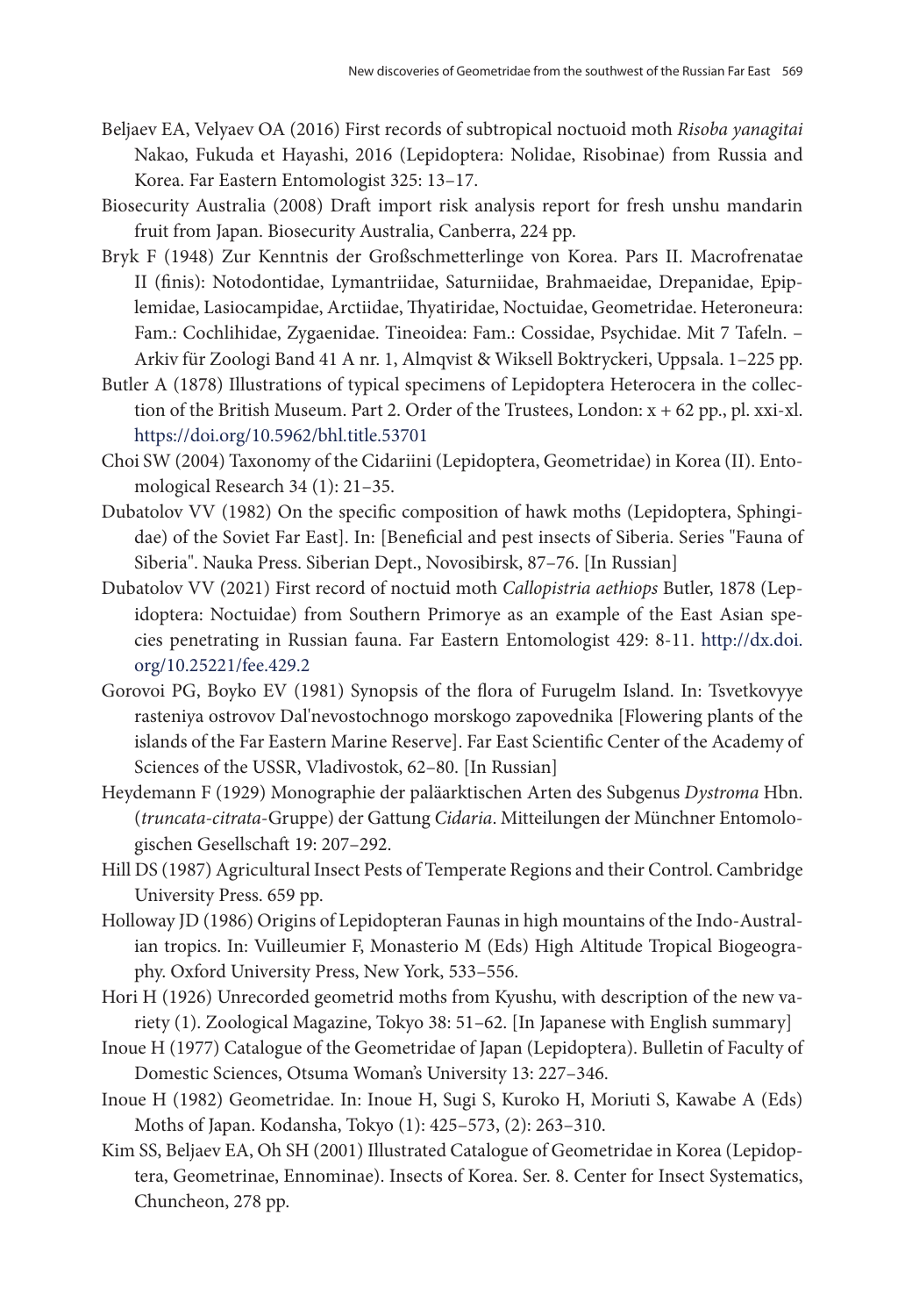- Kim SS, Choi SW, Sohn JCh, Kim T, Lee BW (2016) The Geometrid moths of Korea (Lepidoptera: Geometridae). Junghaengsa, Seoul, 499 pp. [In Korean]
- Koçak AhÖ, Kemal M (2001) Corrections and Additions to the work entitled "Geometrid Moths of the World", edited by M. J. Scoble (Lepidoptera) – 1. Miscellaneous Papers, Centre for Entomological Studies, Ankara (77): 1–8.
- Koshkin ES, Bezborodov VG (2013) First records of hawkmoth *Ambulyx tobii* (Inoue, 1976) (Lepidoptera, Sphingidae) from the southern part of Primorsky Krai, Russia. Euroasian Entomological Journal 12 (4): 415–419. [In Russian]
- Koshkin ES, Bezborodov VG, Kuzmin AA (2021) Range dynamics of some nemoral species of Lepidoptera in the Russian Far East due to climate change. Ecologica Montenegrina 45: 62-71. <http://dx.doi.org/10.37828/em.2021.45.10>
- Kurina O (2001) Estonian University of Life Sciences Institute of Agricultural and Environmental Sciences Entomological Collection. Estonian University of Life Sciences. Occurrence dataset [https://doi.org/10.15468/qn6223]( https://doi.org/10.15468/qn6223) accessed via GBIF.org on 2021-10-27. <https://www.gbif.org/occurrence/3023175873>
- Leech JH (1891) Descriptions of New Species of Geometridae from China, Japan and Corea. Supplement to The Entomologist: 42–56.
- Matsumura Sh (1900) Die schädlichen Lepidopteren Japans. Illustrierte Zeitschrift für Entomologie (5): 379–382.
- Mironov VG, Beljaev EA, Vasilenko SV (2008) Geometridae. In: Sinev SYu (Ed.) Catalogue of the Lepidoptera of Russia. KMK Scientific Press Ltd., St Petersburg – Moscow, 190– 226, 336–340. [In Russian]
- Nakajima H, Yazaki K (2011) Larentiinae. In: Kishida Y. (Ed.). The Standard of Moths in Japan I. Callidulidae, Epicopeiidae, Drepanidae, Uraniidae, Geometridae, Lasiocampidae, Bombycidae, Saturniidae, Sphingidae. Gakken Education Publishing, Tokyo, 68–84, 248–316. [In Japanese]
- Oberthür Ch (1884) Études d'entomologie: faunes entomologiques: descriptions d'insectes nouveaux ou peu connus 10. livr. Lépidoptères de l'Asie orientale. 35 pp. + Pt. i-iii. Rennes: Imprimerie Oberthür.<https://doi.org/10.5962/bhl.title.9398>
- Parsons MS, Scoble MJ, Honey MR, Pitkin LM, Pitkin BR (1999) The catalogue. In: Scoble MJ (Ed.) Geometrid Moths of the World: A Catalogue. Vol. 1 and 2. CSIRO Publishing, Canberra, 1016 pp. + index 129 pp.
- Prout LB (1912-1916) The Palaearctic Geometrae. In: Seitz A (Ed.) Macrolepidoptera of the world: a systematic description of the known Macrolepidoptera. Verlag A. Kernen, Stuttgart, 4: i-v, 1-479, pls. 1-25.
- Prout LB (1934–1939) Geometridae [except Geometrinae] In: Seitz A (Ed.) Die Gross Schmetterlinge der Erde. Verlag A. Kernen, Stuttgart, 4 (Supplement): 1–253, pls. 1–18.
- Ratnasingham S, Hebert PDN (2007) BOLD: The Barcode of Life Data System ([http://www.](http://www.barcodinglife.org) [barcodinglife.org\)](http://www.barcodinglife.org). Molecular Ecology Notes 7 (3): 355–364. [https://doi.org/10.1111/](https://doi.org/10.1111/j.1471-8286.2007.01678.x) [j.1471-8286.2007.01678.x](https://doi.org/10.1111/j.1471-8286.2007.01678.x)
- Sato R (2011) Geometridae, Ennominae. In: Kishida Y (Ed.) The Standard of Moths in Japan, 1, pp 132-200, pls. 1-008-1-038. Gakken Education Publishing, Tokyo. [In Japanese]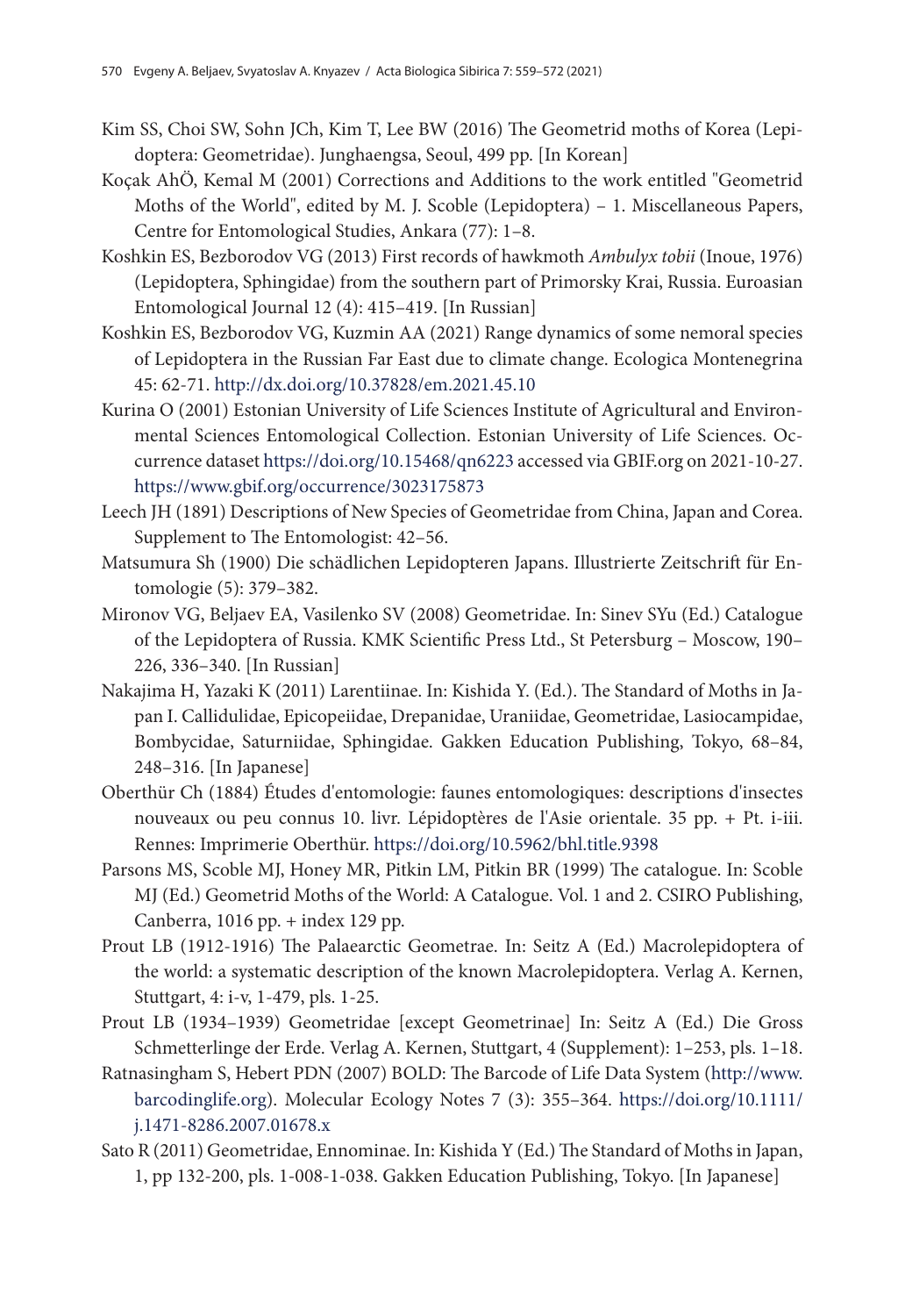- Sato R, Fan XL (2011). Geometridae (1). pp 53-71 + pls 5-9. In: Wang M, Kishida Y (Eds) Moths of Guangdong Nanling National Nature Reserve, Goecke & Evers, Keltern.
- Sondhi S, Karmakar T, Sondhi Ya, Kunte K (2021) Moths of Tale Wildlife Sanctuary, Arunachal Pradesh, India with seventeen additions to the moth fauna of India (Lepidoptera: Heterocera). Tropical Lepidoptera Research 31 (Supplement 2): 1–53. [https://doi.](https://doi.org/10.5281/zenodo.5062572) [org/10.5281/zenodo.5062572](https://doi.org/10.5281/zenodo.5062572)
- Tóth B, Katona Ge, Bálint Z (2018) Data of Geometridae (Lepidoptera) from the Korean Peninsula in the collections of the Hungarian Natural History Museum – subfamily Larentiinae // Folia Entomologica Hungarica 79: 127–161. [http://dx.doi.org/10.17112/](http://dx.doi.org/10.17112/FoliaEntHung.2018.79.127) [FoliaEntHung.2018.79.127](http://dx.doi.org/10.17112/FoliaEntHung.2018.79.127)
- Ueda K (2021) iNaturalist Research-grade Observations. iNaturalist.org. Occurrence dataset <https://doi.org/10.15468/ab3s5x>accessed via GBIF.org on 2021-11-01. [https://www.](http://dx.doi.org/10.17112/FoliaEntHung.2018.79.127) [gbif.org/occurrence/2988571076](http://dx.doi.org/10.17112/FoliaEntHung.2018.79.127)
- Umetsu K (2021) Akita Prefectural Museum, Insect Collection. National Museum of Nature and Science, Japan. Occurrence dataset [https://doi.org/10.15468/idzg1e](https://www.researchgate.net/publication/331894159_Data_of_Geometridae_Lepidoptera_from_the_Korean_Peninsula_in_the_collections_of_the_Hungarian_Natural_History_Museum-subfamily_Larentiinae) accessed via GBIF.org on 2021-11-01. <https://www.gbif.org/occurrence/624026081>
- Viidalepp J (1996) Checklist of the Geometridae (Lepidoptera) of the former U.S.S.R. Apollo Books, Stenstrup, 111 pp.
- Wu Sh, Fu ChM, Tzuoo HR, Shih LiCh, Chang WCh, Cheng AP, Lai ChG, Cherng JyJ (2020) Notes on Uncommon and Newly Recorded Geometrid Moths of Taiwan (Lepidoptera: Geometridae). Part 1. Taiwanese Journal of Entomological Studies 5 (2): 18–26.
- Xue DY, Zhu HF (1999) Fauna Sinica (Insecta: Lepidoptera: Geometridae: Larentiinae). Science Press, Beijing, 1099 pp., pls. 1–25. [In Chinese]
- Yazaki K (1994) Moths of Nepal Part 3. Tinea 14 (Supplements 1): 3–40.
- Zou Y, Sang W, Hausmann A, Axmacher JC (2016a) High phylogenetic diversity is preserved in species-poor high-elevation temperate moth assemblages. Scientific Reports 6: 23045.<https://doi.org/10.1038/srep23045>
- Zou Y, Sang W, Warren-Thomas E, Axmacher JC (2016b) Geometrid moth assemblages reflect high conservation value of naturally regenerated secondary forests in temperate China. Forest Ecology and Management 374: 111–118. [https://doi.org/10.1016/j.](https://doi.org/10.1016/j.foreco.2016.04.054) [foreco.2016.04.054](https://doi.org/10.1016/j.foreco.2016.04.054)